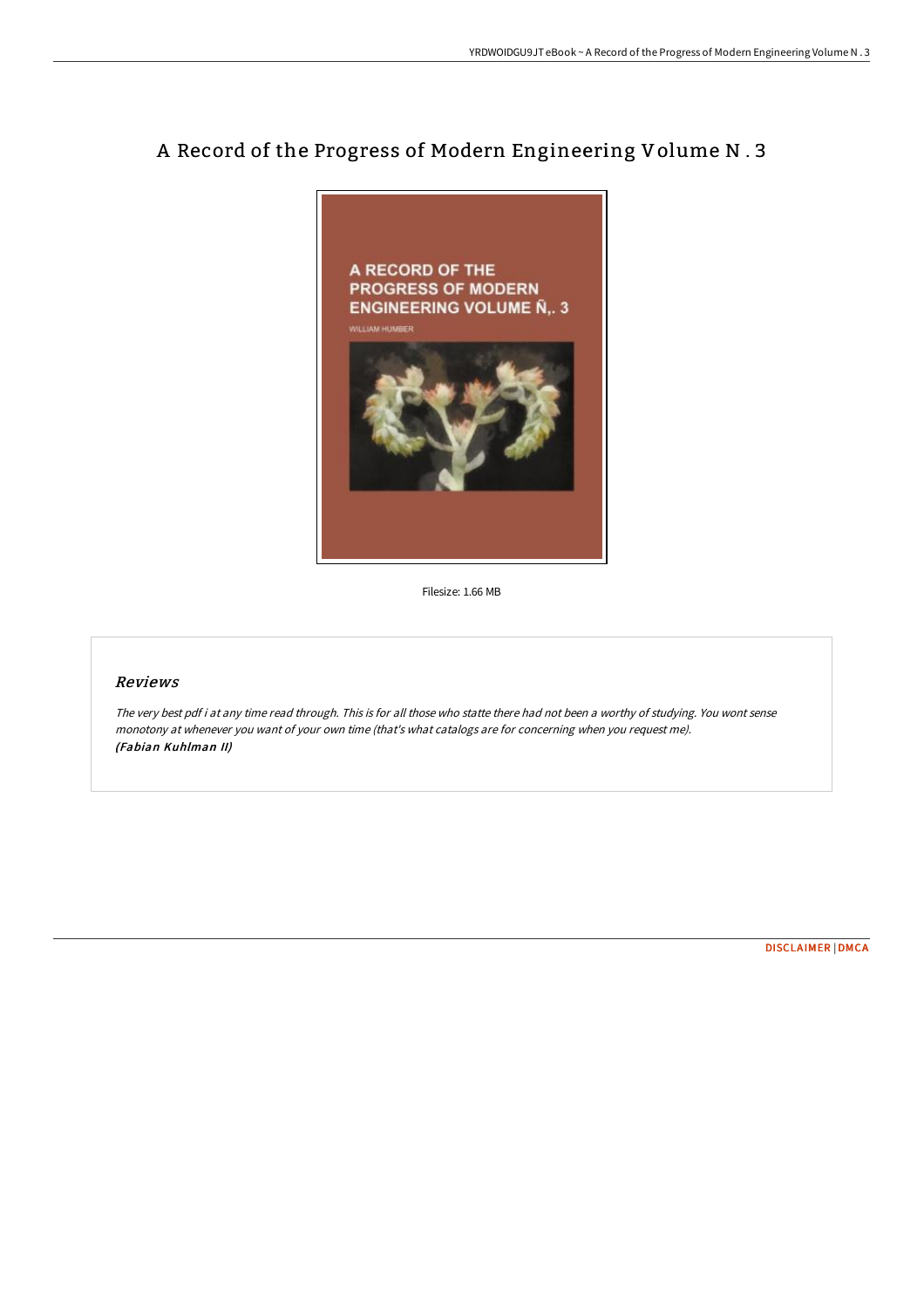## A RECORD OF THE PROGRESS OF MODERN ENGINEERING VOLUME N . 3



**DOWNLOAD PDF** 

Rarebooksclub.com, United States, 2012. Paperback. Book Condition: New. 246 x 189 mm. Language: English . Brand New Book \*\*\*\*\* Print on Demand \*\*\*\*\*.This historic book may have numerous typos and missing text. Purchasers can download a free scanned copy of the original book (without typos) from the publisher. Not indexed. Not illustrated. 1866 Excerpt: . for each third class passenger, 4 for each second class, and 7h for each first class; and this is the consideration which should govern the proportioning of fares. Comparing this with the American carriages, we find that in a length of 180 feet of train 180 passengers are carried, all one class; while in the carriages above described, 308 passengers are carried in a train length of 162 feet. And while the Americans number 30 per doorway for exit and entrance, this improved system gives 12, 10, and 8 per doorway--a manifest advantage in rapid passenger traffic. Assuming the ten-wheel engine before described to be capable of taking a load of 650 tons up an incline of 1 in 100, this system would facilitate the transport of 5,000 passengers in a single train--a very important question to consider when the conveyance of troops, whether volunteers or regulars, is concerned; and a very important consideration for railways where the traffic might be doubled but the trains are too frequent. In the construction of trains a very important element is the friction of axle bearings, and the minimum of friction is obtained by the use of good lubricating oil instead of viscid soap. The use of the latter originally obtained as a compensation for inferior mechanical structure. The viscid material enabled axles to be used of smaller bearing surface than could be used with oil, which can only maintain a cushion with ample surface. As axles are...

Read A Record of the Progress of Modern [Engineering](http://digilib.live/a-record-of-the-progress-of-modern-engineering-v-1.html) Volume N . 3 Online  $\overline{\mathbb{R}^k}$ Download PDF A Record of the Progress of Modern [Engineering](http://digilib.live/a-record-of-the-progress-of-modern-engineering-v-1.html) Volume N . 3